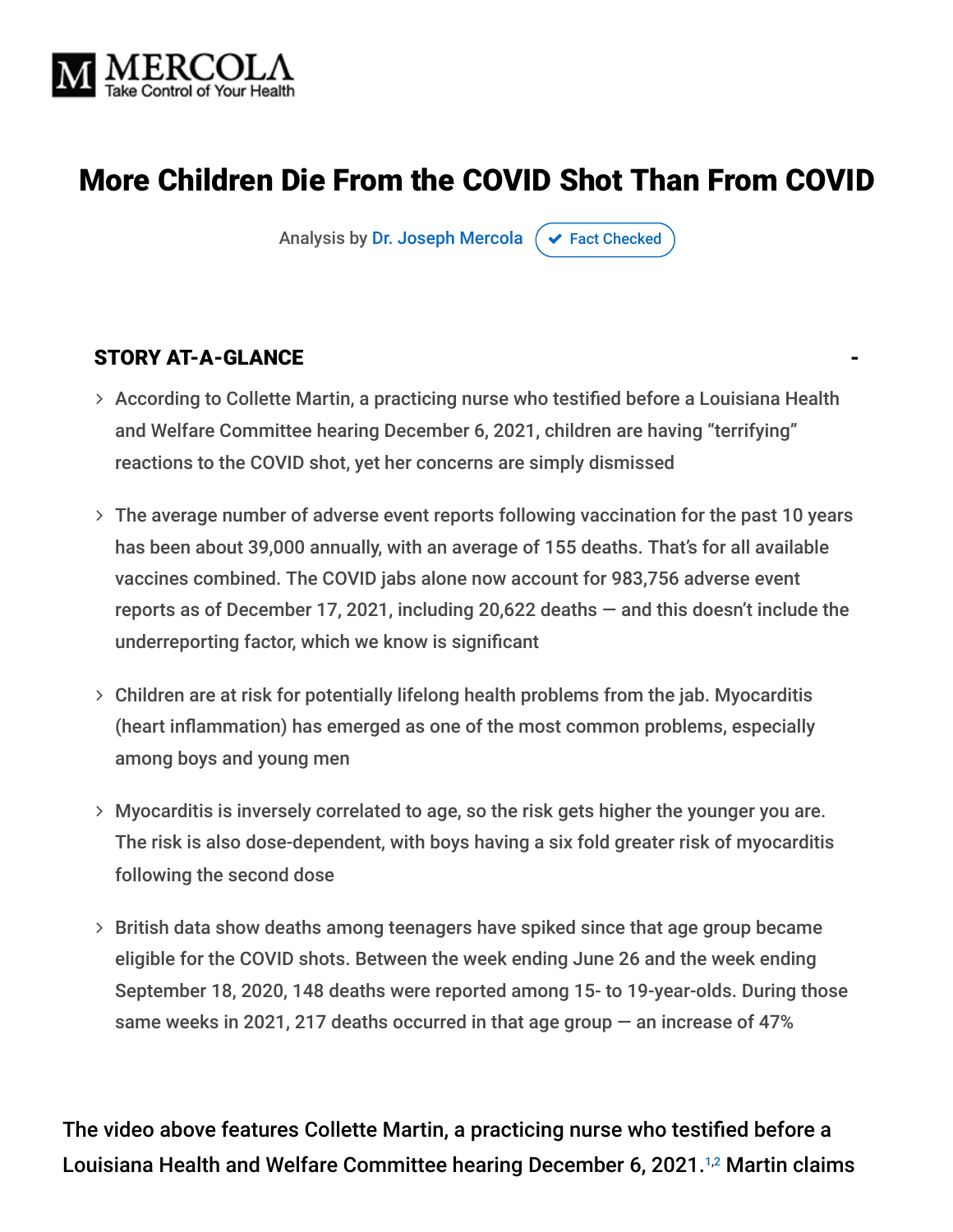she and her colleagues have witnessed "terrifying" reactions to the COVID shots among children  $-$  including blood clots, heart attacks, encephalopathy and arrhythmias  $-$  yet their concerns are simply dismissed.

Among elderly patients, she's noticed an uptick in falls and acute onset of confusion "without any known ideology." Coworkers are also experiencing side effects, such as vision and cardiovascular problems.

Martin points out that few doctors or nurses are aware the U.S. Vaccine Adverse Events Reporting System (VAERS) even exists, so injury reports are not being filed. Hospitals also are not gathering data on COVID jab injuries in any other ways, so there's no data to investigate even if you wanted to. According to Martin:

*"We are not just seeing severe acute [short term] reactions with this vaccine, but we have zero idea what any long-term reactions are. Cancers, autoimmune [disorders], infertility. We just don't know.*

*We are potentially sacrificing our children for fear of MAYBE dying, getting sick of a virus — a virus with a 99% survival rate. As of now, we have more children that died from the COVID vaccine than COVID itself.*

*And then, for the Health Department to come out and say the new variant [Omicron] has all the side effects of the vaccine reactions we're currently seeing — it's maddening, and I don't understand why more people don't see it. I think they do, but they fear speaking out and, even worse, being fired ... Which side of history will you be on? I have to know that this madness will stop."*

Martin also states she believes the hospital treatment protocol is killing COVID patients. Doctors agree that it's "not working," but that "it's all we have." But "that's simply not true," she says. "It's just what the CDC will allow us to give."

### What the VAERS Data Tell Us About COVID Jab Risks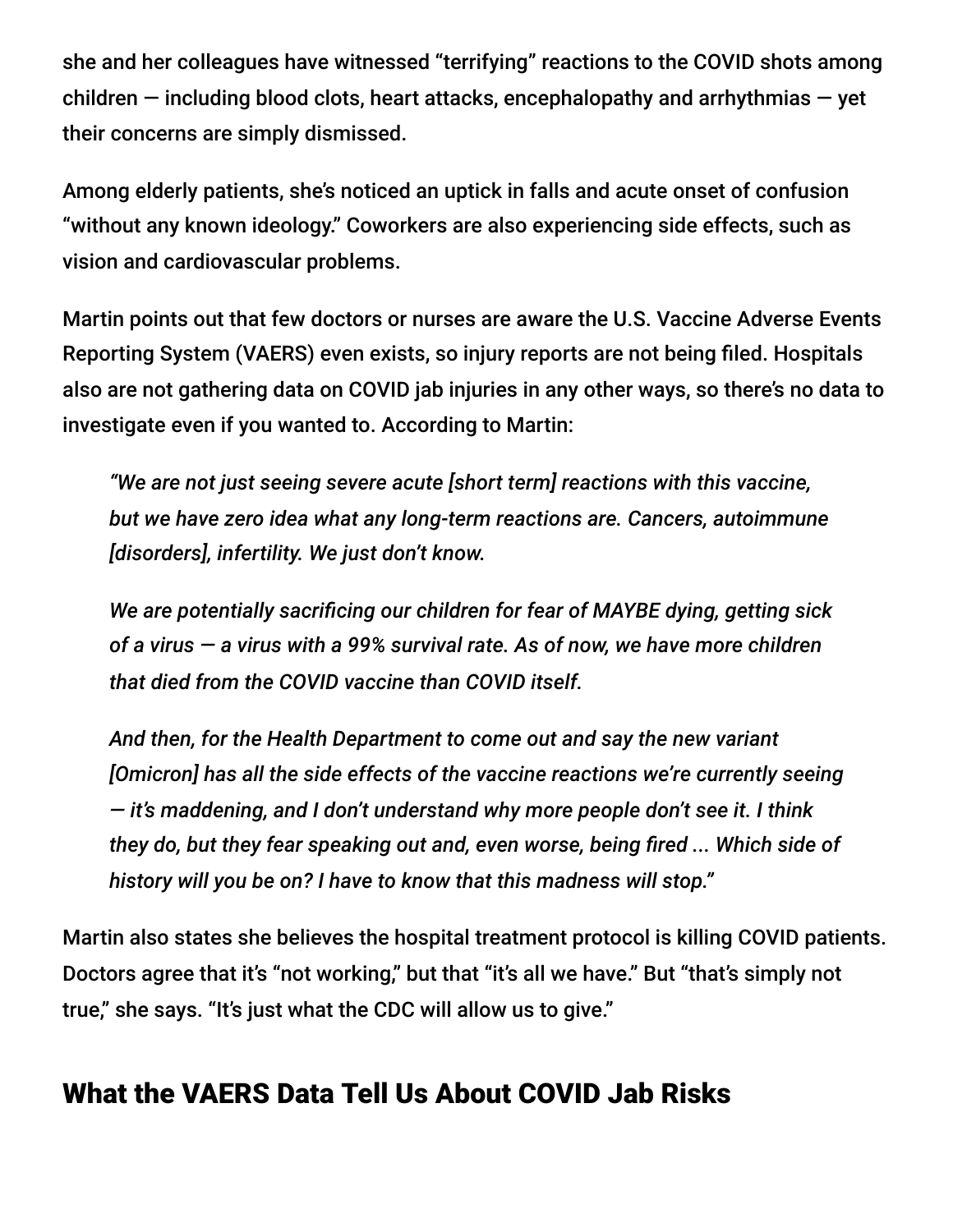I recently interviewed Jessica Rose, Ph.D., a research fellow at the Institute for Pure and Applied Knowledge in Israel, about what the VAERS data tell us about the COVID jabs' risks. As noted by Rose, the average number of adverse event reports following vaccination for the past 10 years has been about 39,000 annually, with an average of 155 deaths. That's for all available vaccines combined.

The COVID jabs alone now account for 983,756 adverse event reports as of December 17, 2021, including 20,622 deaths $3$  – and this doesn't include the underreporting factor, which we know is significant and likely ranges from five to 40 times higher than reported. Most doctors and nurses don't even know what VAERS is and even if they do, they chose not to report the incidents.

You can't even compare the COVID shots to other vaccines. They're by far the most dangerous injections ever created, yet there doesn't appear to be a cutoff for acceptable harm. No one within the CDC or Food and Drug Administration, which jointly run VAERS, has addressed these shocking numbers. Both agencies outrageously deny that a single death can be attributed to the COVID jabs, which is simply impossible. It's not statistically plausible.

The FDA and CDC are also ignoring standard data analyses that can shed light on causation. It's known as the Bradford Hill criteria  $-$  a set of 10 criteria that need to be satisfied in order to show strong evidence of causal relationship. One of the most important of these criteria is temporality, because one thing has to come before the other, and the shorter the duration between two events, the higher the likelihood of a causative effect.

Well, in the case of the COVID jabs, 50% of the deaths occur within 48 hours of injection. It's simply not conceivable that 10,000 people died two days after their shot from something other than the shot. It cannot all be coincidence. Especially since so many of them are younger, with no underlying lethal conditions that threaten to take them out on any given day. A full 80% have died within one week of their jab, which is still incredibly close in terms of temporality. 4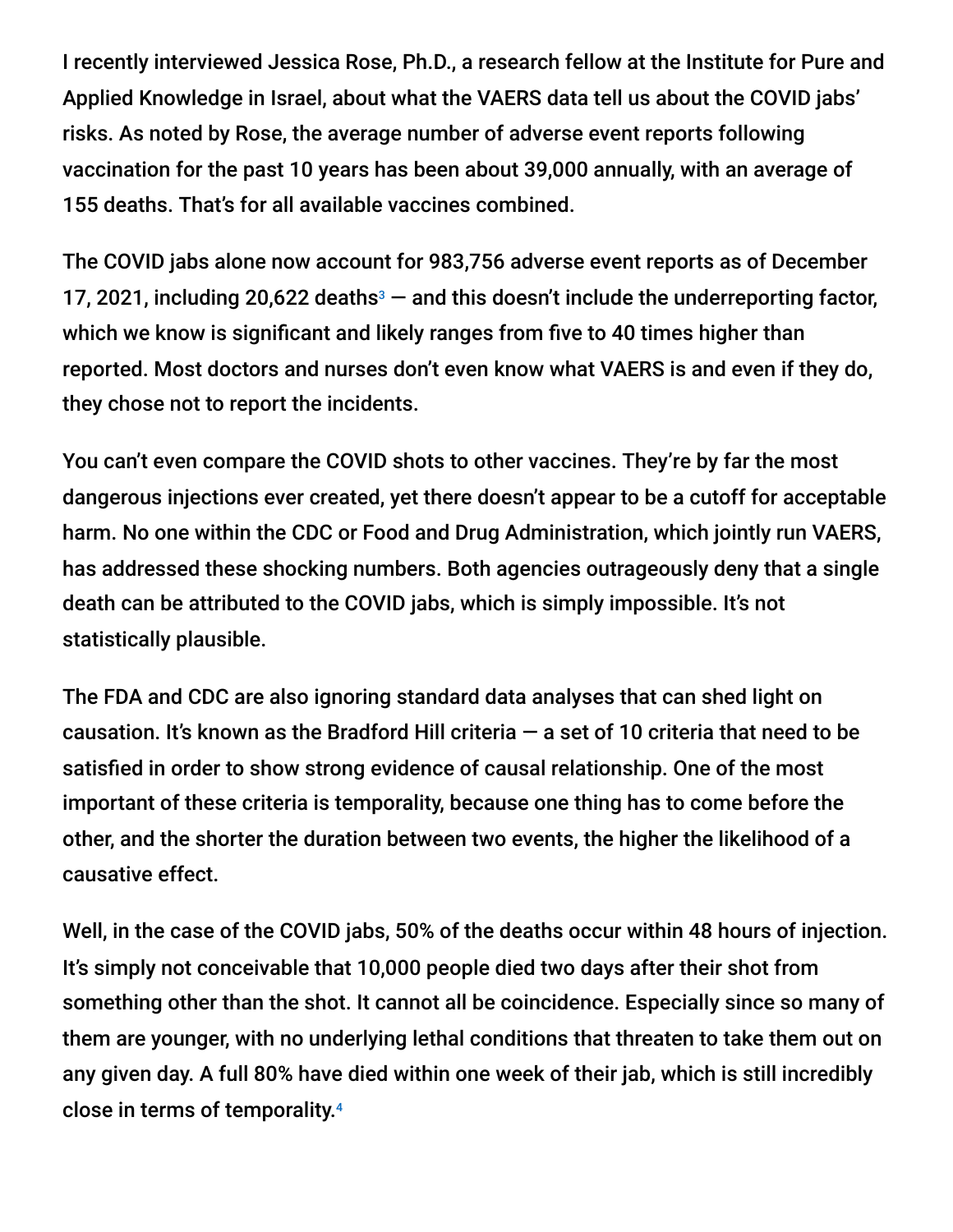### Children Risk Permanent Heart Damage

Aside from the immediate risk of death, children are also at risk for potentially lifelong health problems from the jab. Myocarditis (heart inflammation) has emerged as one of the most common problems, especially among boys and young men.

In early September 2021, Tracy Beth Hoeg and colleagues posted an analysis<sup>5</sup> of VAERS data on the preprint server medRxiv, showing that more than 86% of the children aged 12 to 17 who report symptoms of myocarditis were severe enough to require hospitalization.

Cases of myocarditis explode after the second shot, Hoeg found, and disproportionally affect boys. A full 90% of post-jab myocarditis reports are males, and 85% of reports occurred after the second dose. According to Hoeg et. al.: 6

*"The estimated incidence of CAEs [cardiac adverse events] among boys aged 12-15 years following the second dose was 162 per million; the incidence among boys aged 16-17 years was 94 per million. The estimated incidence of CAEs among girls was 13 per million in both age groups."*

No doubt, doctors are seeing an increase in myocarditis, but few are willing to talk about it. In a recent Substack post, Steve Kirsch writes: 7

*"I just read a comment on my private 'healthcare providers only' substack. An estimated100X elevation in rate of myocarditis, but nobody will learn of it since cardiologists aren't going to speak out for fear of retribution.*

*His comment was a private conversation he had with a pediatric cardiologist. The cardiologist is never going to say this in public, to the press, or have his name revealed since his first duty is to his family (keeping his job).*

*If a 'fact checker' called the cardiologist, he might either refuse to comment or say 'I'm seeing somewhat more cases after the vaccine rolled out.' Here's the exact comment that was posted to the private substack:*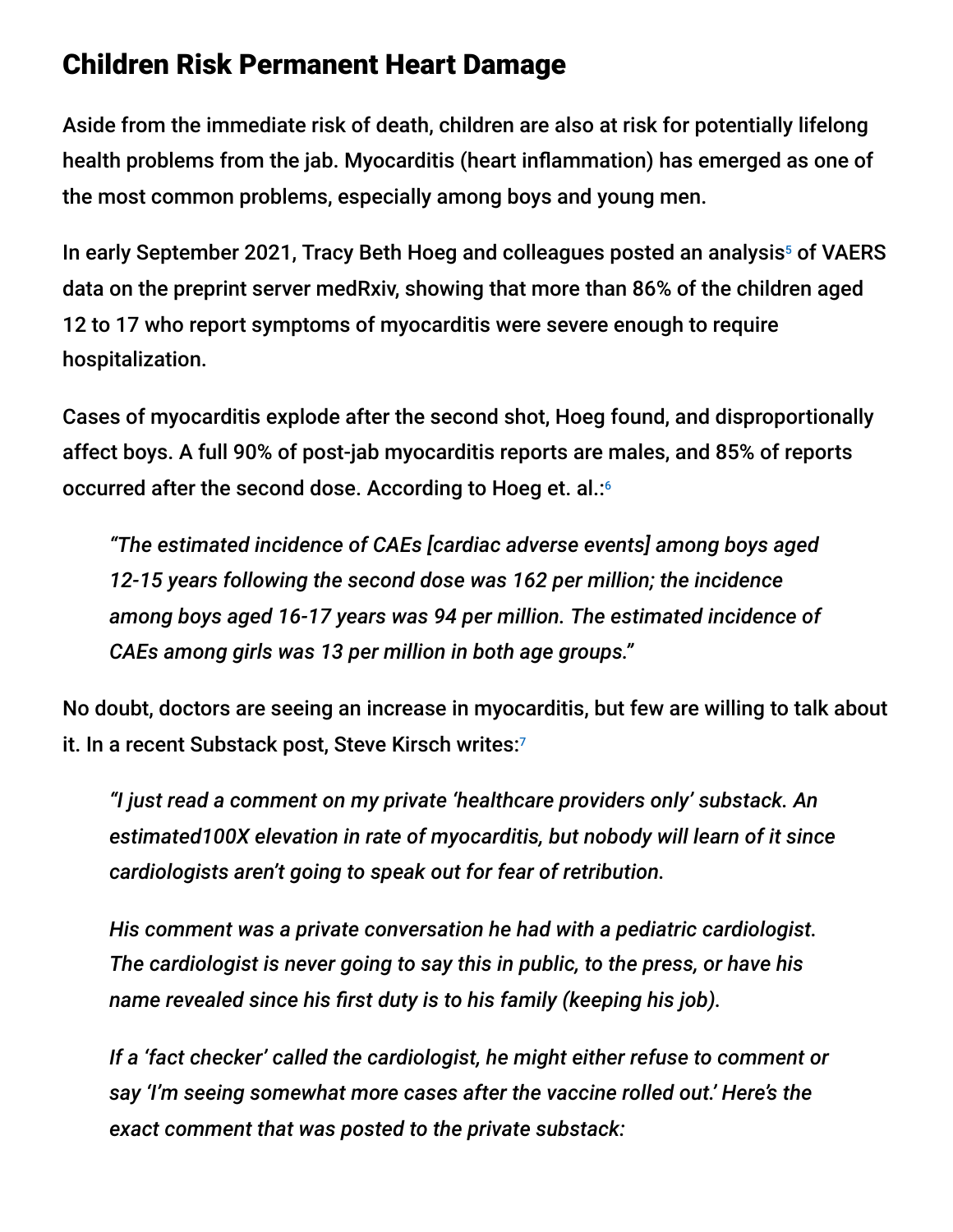*'Pre-jab, one or two cases per year of myocarditis. Now, half his waiting room. Tells parents they are 'studying' the causality. Refers them to infectious disease specialist for discussions on their other children.*

*Admits he and about 50% of his colleagues know what's going on but are too terrified to speak out for fear of retaliation from hospitals and state licensing boards.*

*Other 50% don't want to know, don't care and/or are reveling in the cognitive dissonance (like Dr. Harvey [Cohen] at Stanford) and/or letting loose their authoritarian demon. Good luck with these former colleagues of mine. The stench is overpowering.'*

*... From 1 or 2 cases per year to 'half his waiting room.' I don't know the size of his waiting room, but it's at least two people since he said 'half.' So, the rate has increased by: 250 day per year open/1.5 avg cases per year=166X."*

### Myocarditis Is Not a Mild, Inconsequential Side Effect

Together with Dr. Peter McCullough, in October 2021 Rose also submitted a paper<sup>8</sup> on myocarditis cases in VAERS following the COVID jabs to the journal Current Problems in Cardiology. Everything was set for publication when, suddenly, the journal changed its mind and took it down.

You can still **[find the pre-proof on Rose's website](https://i-do-not-consent.netlify.app/media/A%20Report%20on%20Myocarditis%20Adverse%20Events%20in%20the%20U.S.%20Vaccine%20AdverseEvents%20Reporting%20System%20%28VAERS%29%20in%20Association%20with%20COVID19%20Injectable%20Biological%20Products.pdf)**, though. The data clearly show that myocarditis is inversely correlated to age, so the risk gets higher the younger you are. The risk is also dose-dependent, with boys having a sixfold greater risk of myocarditis following the second dose.

While our health authorities are shrugging off this risk saying cases are "mild," that's a frightening lie. The damage to the heart is typically permanent, and the three- to fiveyear survival rate for myocarditis has historically ranged from 56% to 83%. 9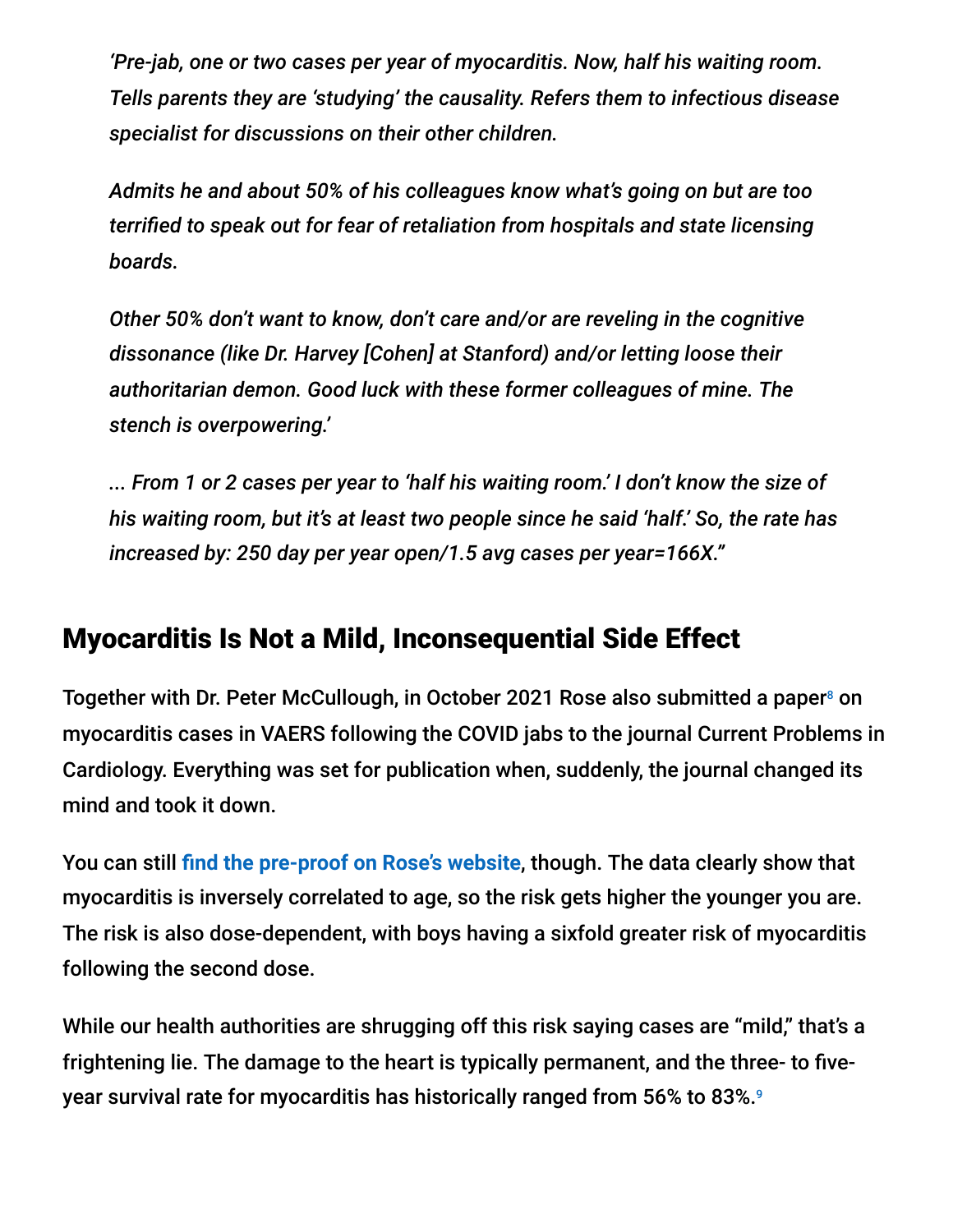Patients with acute fulminant myocarditis (characterized by severe left ventricular systolic dysfunction requiring drug therapy or mechanical circulatory support<sup>10</sup>) who survive the acute stage have a survival rate of 93% at 11 years, whereas those with acute nonfulminant myocarditis (left ventricular systolic dysfunction, but otherwise hemodynamically stable $^{\text{\tiny{11}}}$ ) have a survival rate of just 45% at 11 years. $^{\text{\tiny{12}}}$ 

This could mean that anywhere from 7% to 55% of the teens injured by these shots today might not survive into their late 20s or early 30s. Some might not even make it into their early 20s! How is this possibly an acceptable tradeoff for a virus you have practically zero risk of dying from as a child or adolescent?

## Excess Deaths Are Exploding, Including Among Teens

Throughout the pandemic, the COVID jab was held out as the way back to normalcy. Yet, despite mass injections and boosters, excess deaths keep rising. For example, in the week ending November 12, 2021, the U.K. reported 2,047 more deaths<sup>13</sup> than occurred during the same period between 2015 and 2019.

COVID-19 cannot be entirely to blame, as it was listed on the death certificates for only 1,197 people. Even more telling is the fact that, since July 2021, non-COVID deaths in the U.K. have been higher than the weekly average in the five years prior to the pandemic. Heart disease and strokes appear to be behind many of the excess deaths, and both are known side effects of the COVID jab.

In a November 28, 2021, Twitter post,<sup>14</sup> Silicon Valley software engineer Ben M. (@USMortality) revealed that in the preceding 13 weeks, about 107,700 seniors died above the normal rate, despite a 98.7% vaccination rate. In another example, he used data from the CDC and census.gov to show excess deaths rising in Vermont even as the majority of adults have been injected. 15

*"Vermont had 71% of their entire population vaccinated by June 1, 2021,"* he tweeted. *"That's 83% of their adult population, yet they are seeing the most excess deaths now since the pandemic!"*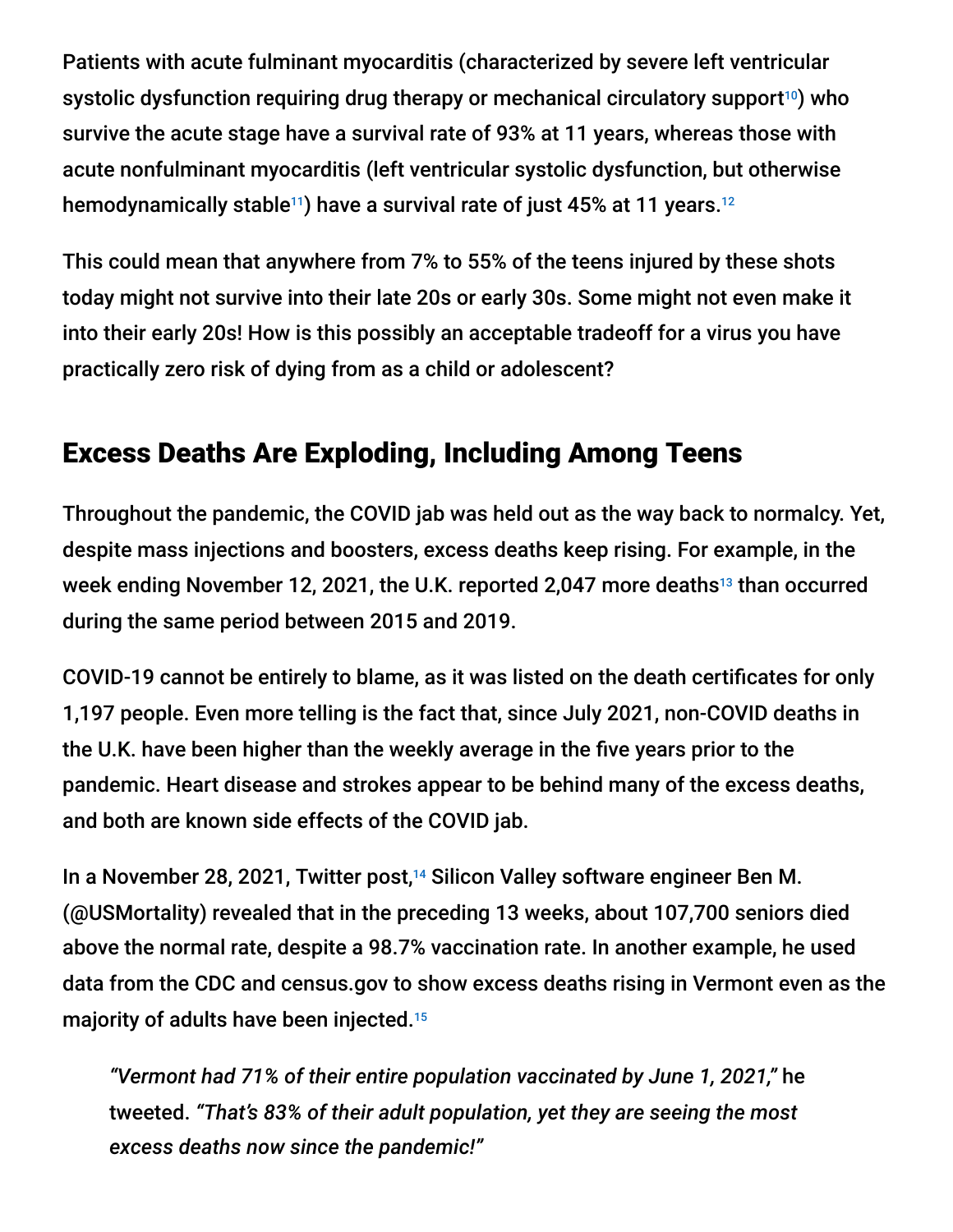Even more disturbing, British data show deaths among teenagers have spiked since that age group became eligible for the COVID shots.<sup>16</sup> Between the week ending June 26 and the week ending September 18, 2020, 148 deaths were reported among 15- to 19-yearolds. Between the week ending June 25, 2021, and the week ending September 17, 2021, 217 deaths occurred in that age group. That's an increase of 47%!

**<sup>66</sup>** Correlation does not equal causation, but it is extremely concerning to see that deaths have **extremely concerning to see that deaths have increased by 47% among teens over the age of 15, and COVID-19 deaths have also increased among this age group since they started receiving the COVID-19 vaccine, and it is perhaps one coincidence too far. ~ The Exposé**<sup>99</sup>

Deaths from COVID-19 also went up among 15- to 19-year-olds after the shots were rolled out for this age group. Significant concerns have been raised about the possibility that COVID-19 vaccines could worsen COVID-19 disease via antibody-dependent enhancement (ADE).<sup>17</sup> Is that what's going on here? As reported by The Exposé, which conducted the investigation: 18

*"Correlation does not equal causation, but it is extremely concerning to see that deaths have increased by 47% among teens over the age of 15, and COVID-19 deaths have also increased among this age group since they started receiving the COVID-19 vaccine, and it is perhaps one coincidence too far."*

### Omicron Poses No Risk to Young People

As noted in a recent analysis by Dr. Robert Malone,<sup>19</sup> (who recently got banned from Twitter but can be found on Substack), the risk-benefit ratio of the COVID shot is becoming even more inverted with the emergence of Omicron, as this variant produces far milder illness than previous variants, putting children at even lower risk of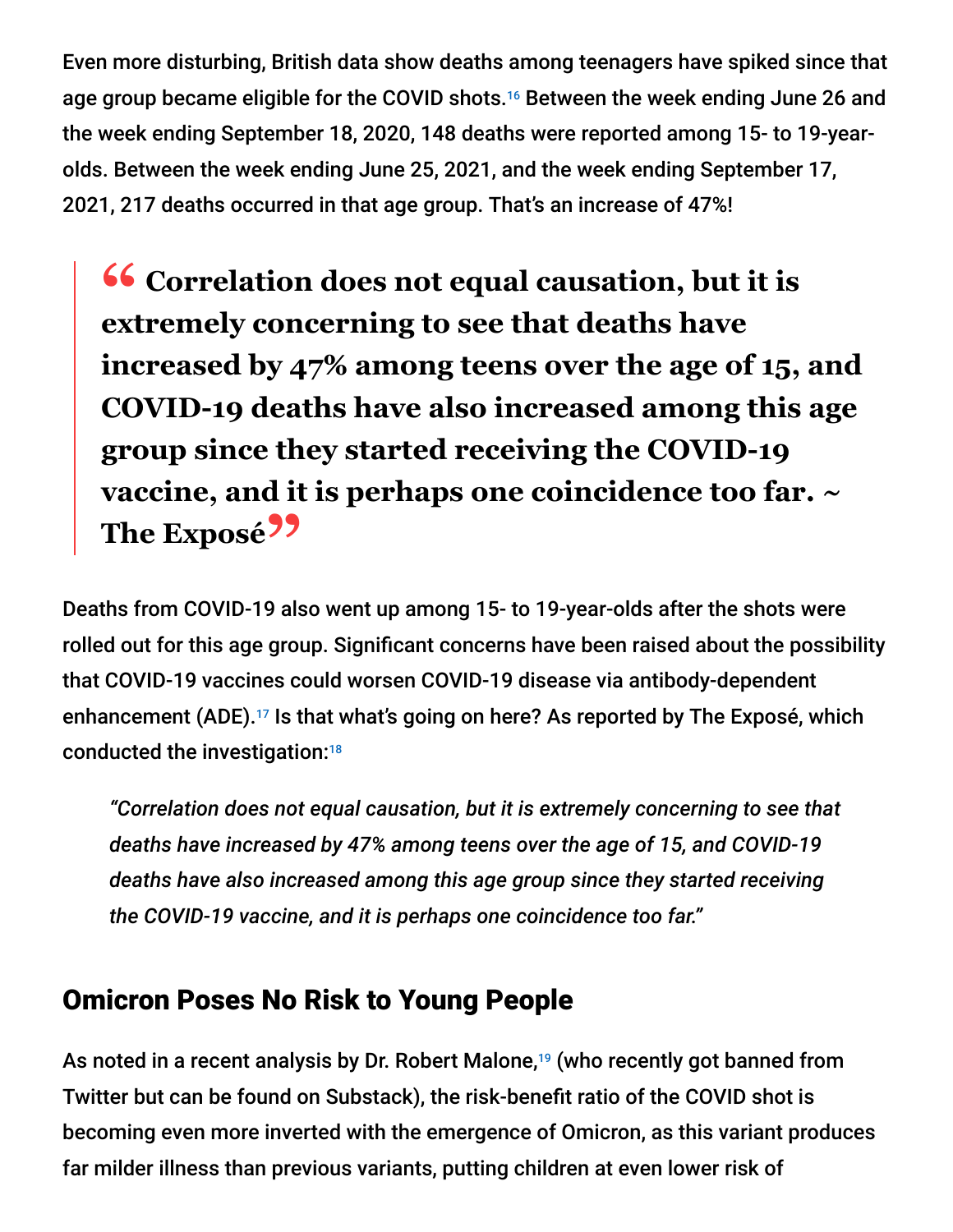hospitalization or death from infection than they were before, and their risk was already negligible.

Malone is currently spearheading the second Physicians Declaration $20$  by the International Alliance of Physicians and Medical Scientists, which has been signed by more than 16,000 doctors and scientists, stating that "healthy children shall not be subjected to forced vaccination" as their clinical risk from SARS-CoV-2 infection is negligible and long term safety of the shots cannot be determined prior to such policies being enacted.

Not only are children at high risk for severe adverse events from the shots, but having healthy, unvaccinated children in the population is crucial to achieving herd immunity.

# Shots Double Risk of Acute Coronary Syndrome

Researchers have also found Pfizer and Moderna mRNA COVID-19 shots dramatically increase biomarkers associated with thrombosis, cardiomyopathy and other vascular events following injection. 21

People who had received two doses of the mRNA jab more than doubled their five-year risk of acute coronary syndrome (ACS), the researchers found, driving it from an average of 11% to 25%. ACS is an umbrella term that includes not only heart attacks, but also a range of other conditions involving abruptly reduced blood flow to your heart. In a November 21, 2021, tweet, cardiologist Dr. Aseem Malhotra wrote: 22

*"Extraordinary, disturbing, upsetting. We now have evidence of a plausible biological mechanism of how mRNA vaccine may be contributing to increased cardiac events. The abstract is published in the highest impact cardiology journal so we must take these findings very seriously."*

# AMA Is A-OK With Sacrificing Children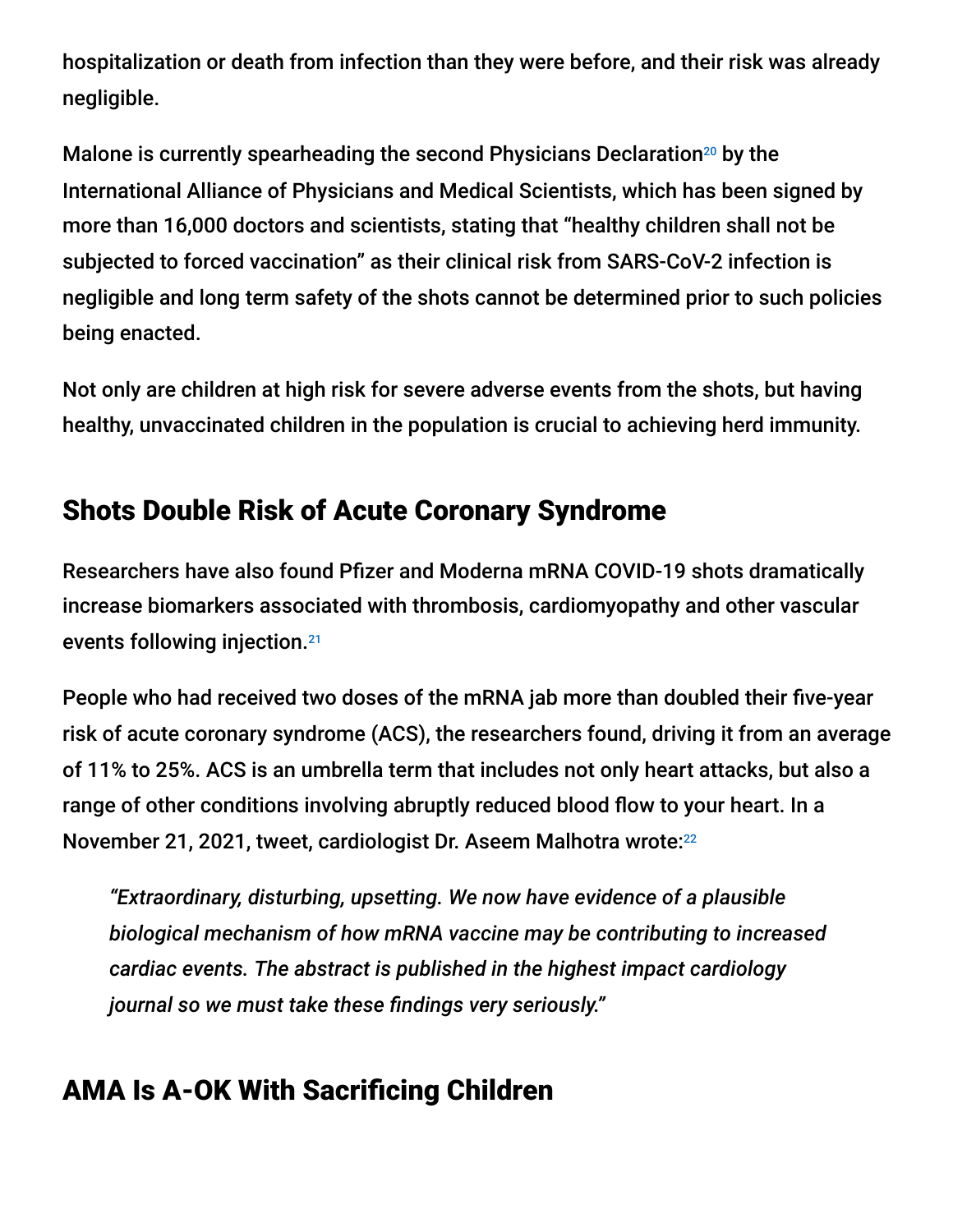Tragically, it's not only the CDC and FDA that have been captured by the drug industry and who are sacrificing public health, including the health of our children, in order to further the technocratic Great Reset agenda.

Even the American Medical Association, which is supposed to lobby for physicians and medical students in the U.S. and promote medicine for the betterment of public health, has abandoned all semblance of ethics, transparency and honesty.

In a mid-November 2021 article on the AMA's website, "COVID-19 Vaccine for Kids: How We Know It's Safe,"<sup>23</sup> contributing news writer Tanya Albert Henry cites data straight from Pfizer's press release, and then goes on to claim we "know it's safe" because "younger children see the same side effects as has been seen in adults and teens." Based on the VAERS data, that should send shivers down parents' backs.

*"The American Academy of Pediatrics is on board with vaccinating this age group, along with the American Academy of Family Physicians and the Pediatrics Infectious Diseases Society, said Dr. Fryhofer, chair-elect the AMA Board of Trustees,"* Henry writes.

*"Dr. Fryhofer ... noted that myocarditis has been a rare occurrence after the second dose of the mRNA vaccines. 'The observed risk is highest in young males age 12 to 29, but COVID infection can also cause myocarditis,' she pointed out. 'For adolescents and young adults, the risk of myocarditis caused by COVID infection is much higher than after mRNA vaccination.'"*

Really? Where did Fryhofer get that idea? I've not seen any data to back that up, and Henry doesn't provide any.

### What Do the VAERS Data Show?

Research published in 2017 $24$  calculated the background rate of myocarditis in children and youth, showing it occurs at a rate of four cases per million per year. According to the U.S. Census Bureau, as of 2020 there were 73.1 million people under the age of 18 in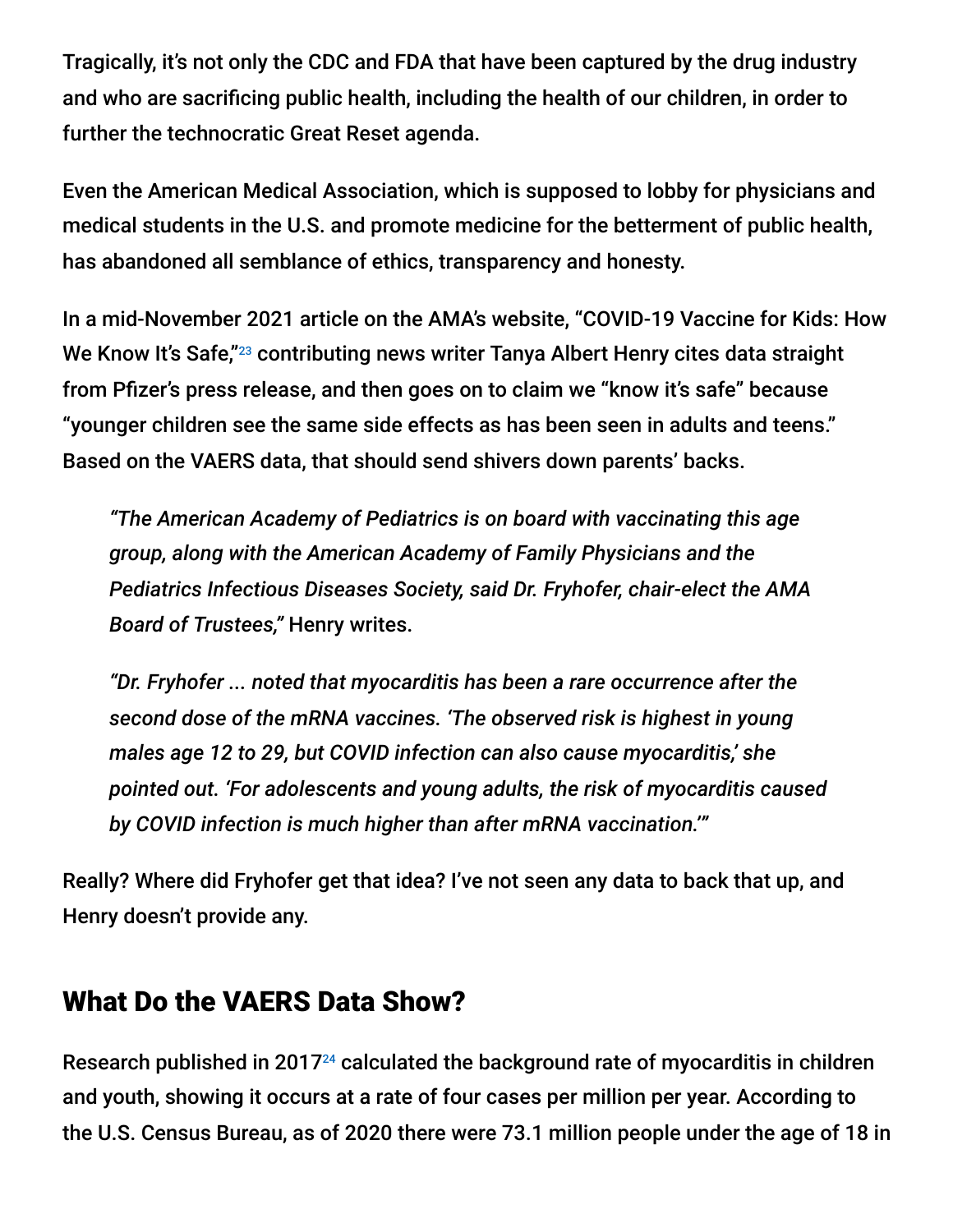the U.S. $^{25}$  That means the background rate for myocarditis in adolescents (18 and younger) would be about 292 cases per year.

As of December 17, 2021, looking only at U.S. reports and excluding the international ones, VAERS had received: 26

| 308 cases of myocarditis among 18-<br>year-olds | 252 cases among 17-year-olds |
|-------------------------------------------------|------------------------------|
| 226 cases in 16-year-olds                       | 256 cases in 15-year-olds    |
| 193 in 14-year-olds                             | 132 in 13-year-olds          |
| 108 in 12-year-olds                             |                              |

In total, that's 1,475 cases of myocarditis in teens aged 18 and younger  $-$  five times the background rate. And again, this does not take into account the underreporting rate, which has been calculated to be anywhere from five to 40.

Meanwhile, the CDC $^{27}$  claims that, between March 2020 and January 2021, "the risk for myocarditis was 0.146% among patients diagnosed with COVID-19," compared to a background rate of 0.009% among patients who did not have a diagnosis of COVID-19.

After adjusting for "patient and hospital characteristics," COVID-19 patients between the ages of 16 and 39 were on average seven times more likely to develop myocarditis than those without COVID.

That said, the CDC stressed that "Overall, myocarditis was uncommon" among all patients, COVID or not. What's more, only 23.7% of myocarditis patients between the ages of 16 and 24 had a history of COVID-19, so a majority of the cases in that age group were not due to COVID.

We're also not talking about big numbers in terms of actual COVID infections. The weekly adolescent hospitalization rate peaked at 2.1 per 100,000 in early January 2021,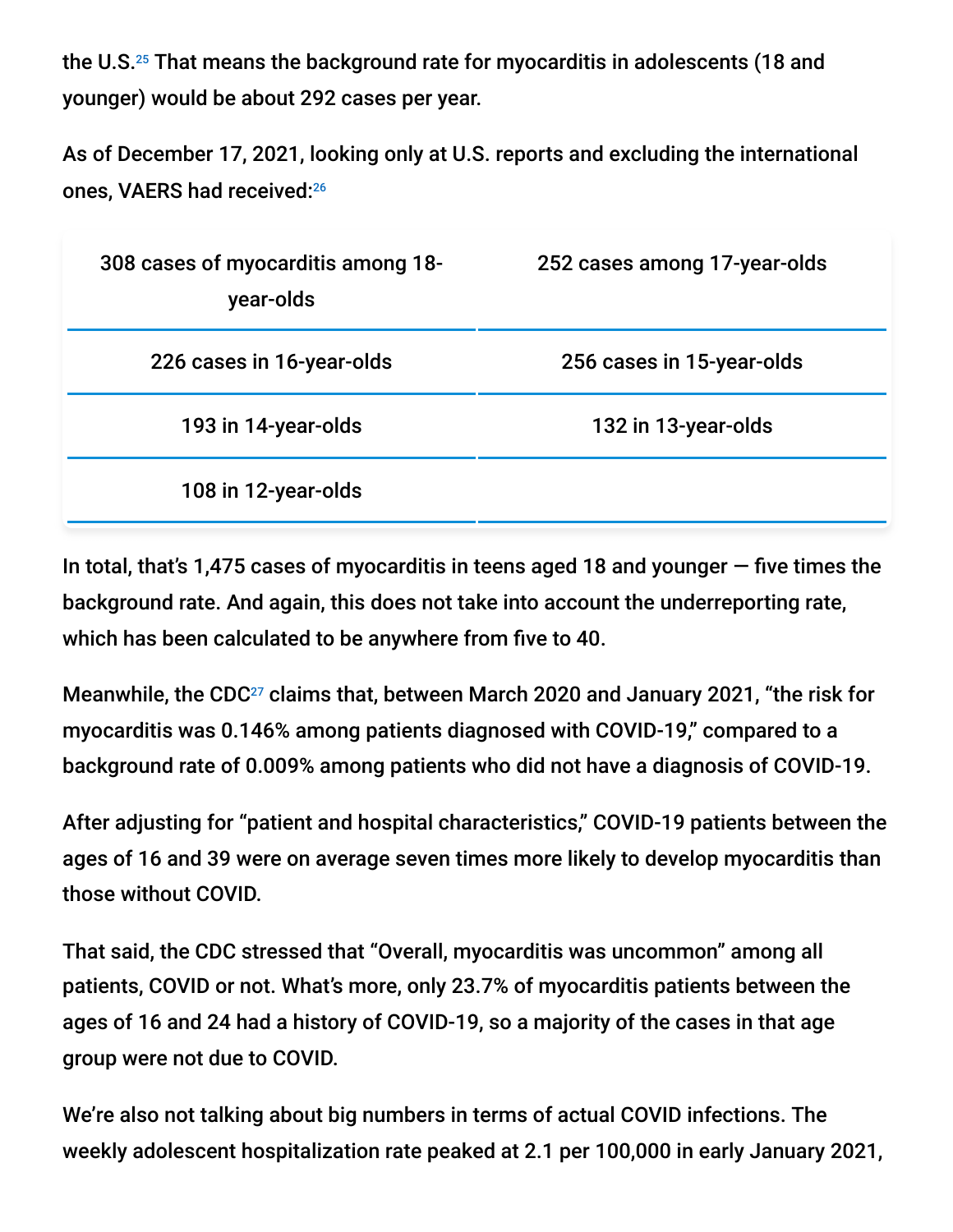declined to 0.6 per 100,000 in mid-March, and rose to 1.3 per 100,000 in April. 28

Using that peak hospitalization rate of 2.1 per 100,000 (or 21 per million) in this age group, and assuming the risk for myocarditis is 0.146% among COVID-positive patients, we get a myocarditis-from-COVID rate among adolescents of 0.03 per million. That's a far cry from the normal background rate of four cases per million, so the risk of getting myocarditis from SARS-CoV-2 infection is probably quite small.

Now, assuming the COVID hospitalization rate for adolescents is 21 per million, and we have 73.1 million adolescents, we could expect there to be 1,535 hospitalizations for COVID in this age group in a year. If 0.146% of those 1,535 teens develop myocarditis, we could expect 2.2 cases of myocarditis to occur in this age group each year, among those who come down with COVID.

In summary, based on CDC statistics, we could expect just over two teens to contract myocarditis from COVID-19 infection. Meanwhile, we have 1,475 cases reported following the COVID jab in just six months (shots for 12- to 17-year-olds were authorized July 30, 2021<sup>29</sup>).

Taking into account underreporting, the real number could be anywhere between 7,375 and 59,000 — again, in just six months! To estimate an annual rate, we'd have to double it, giving us anywhere from 14,750 to 118,000 cases of myocarditis. So, is it actually true that "For adolescents and young adults, the risk of myocarditis caused by COVID infection is much higher than after mRNA vaccination"? I doubt it.

#### Can You Lessen the Damaging Effects?

There is absolutely no medical rationale or justification for children and teens to get a COVID shot. It's all risk and no gain. If for whatever reason your son or daughter has already received one or more jabs, and you hope to lessen their risk of cardiac and cardiovascular complications, there are a few basic strategies I would suggest implementing.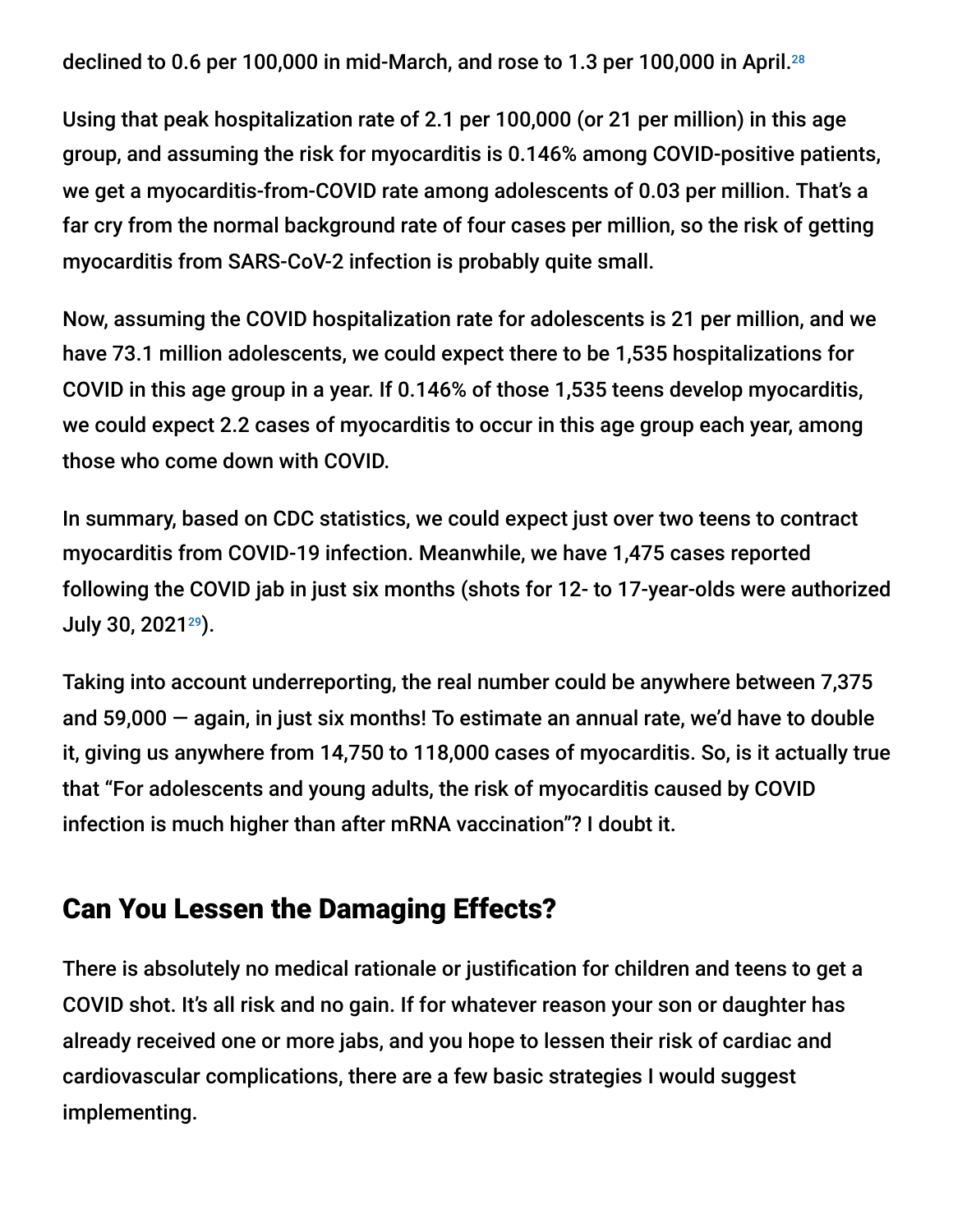Keep in mind these suggestions DO NOT supersede or cancel out any medical advice they may receive from their pediatrician. These are really only recommendations for when there are no adverse symptoms. If your child experiences any symptoms of a cardiac or cardiovascular problem, seek immediate medical attention.

- 1. First and foremost, do not give them another shot or booster.
- 2. Measure their vitamin D level and make sure they take enough vitamin D orally and/or get sensible sun exposure to make sure their level is between 60 ng/mL and 80 ng/ml (150 to 2000 nmol/l).
- 3. Eliminate all vegetable (seed) oils in their diet. This involves eliminating nearly all processed foods and most meals in restaurants unless you convince the chef to only cook with butter. Avoid any sauces or salad dressings as they are loaded with seed oils.

Also avoid conventionally raised chicken and pork as they are very high in linoleic acid, the omega-6 fat that is far too high in nearly everyone and contributes to oxidative stress that causes heart disease.

- 4. Consider giving them around 500 milligrams per day of NAC, as it helps prevent blood clots and is a precursor for the important antioxidant glutathione.
- 5. Consider fibrinolytic enzymes that digest the fibrin that leads to blood clots, strokes and pulmonary embolisms. The dose is typically two to six capsules, twice a day, but must be taken on an empty stomach, either an hour before or two hours after a meal. Otherwise, the enzymes will merely act as a digestive enzyme rather than digesting fibrin.

#### **Sources and References**

- <sup>1</sup> [Louisiana Health and Welfare Committee Meeting December 6, 2021](https://www.house.louisiana.gov/H_Video/VideoArchivePlayer?v=house/2021/dec/1206_21_HW)
- <sup>2</sup> [Louisiana Government Archived Videos 2021 \(see Health and Welfare\)](https://www.house.louisiana.gov/H_Video/2021/Dec2021)
- <sup>3</sup> [OpenVAERS Data as of December 17, 2021](https://openvaers.com/)
- <sup>4</sup> [Dare to Seek the Truth Dr. Peter McCullough](https://www.dareseektruth.com/dr-peter-mccullough/)
- <sup>5, 6</sup> [medRxiv September 8, 2021 DOI: 10.1101/2021.08.30.21262866](https://www.medrxiv.org/content/10.1101/2021.08.30.21262866v1)